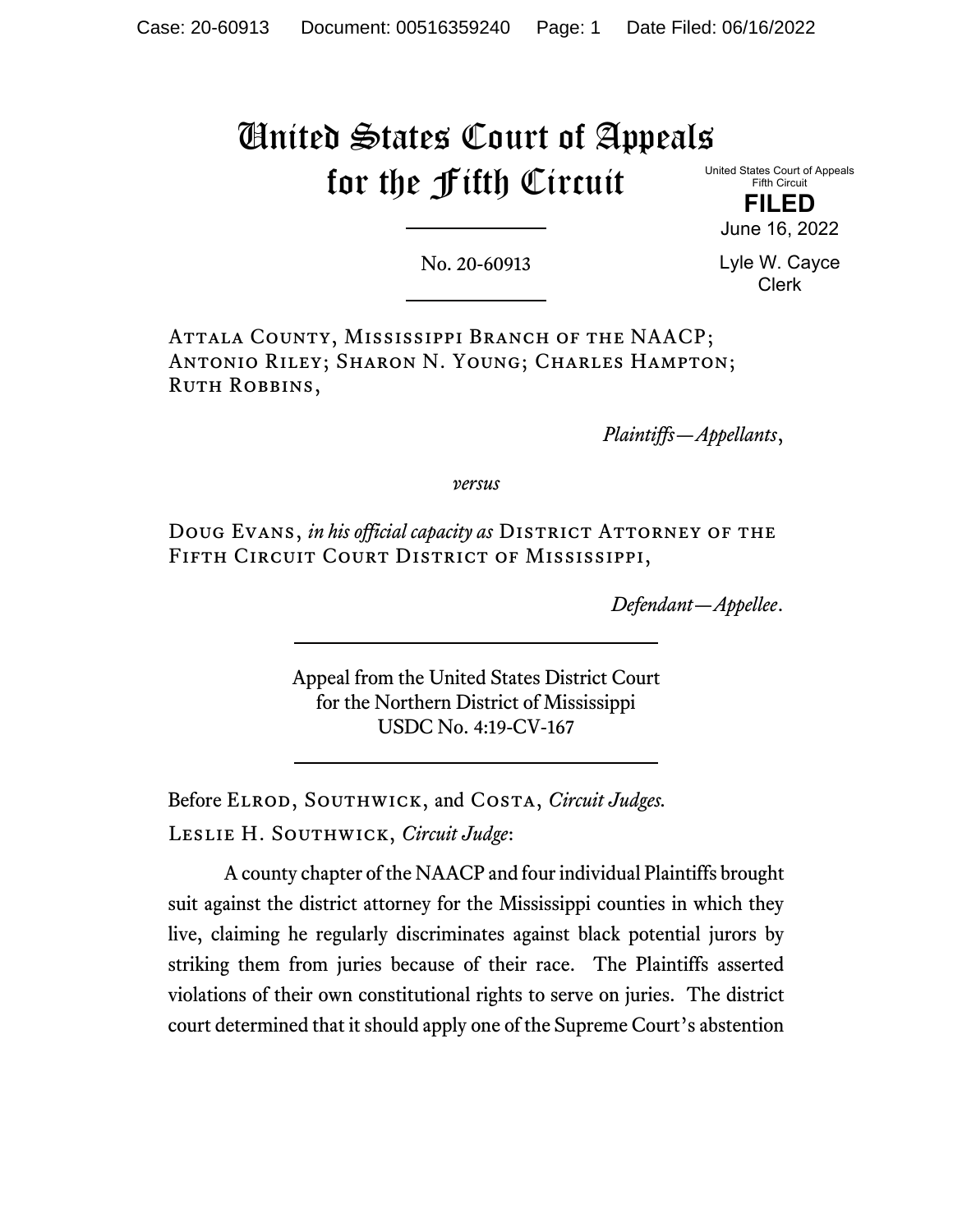doctrines and dismissed the case. We do not analyze abstention and instead conclude that the Plaintiffs do not have standing. We AFFIRM.

# FACTUAL AND PROCEDURAL BACKGROUND

The Mississippi Fifth Circuit Court District covers seven counties, including Attala County, in the north central region of the state. The District Attorney for that district is Doug Evans, who, according to the complaint, has held the office since 1992. In November 2019, this suit began with the filing of a complaint in the United States District Court for the Northern District of Mississippi against Evans in his official capacity as District Attorney.

The organizational Plaintiff is the chapter of the NAACP in Attala County. It brought suit "on behalf of its members, who are Black citizens of Attala County, are qualified for jury service in Circuit Court, and are subject to Evans' policy, custom, or usage of racial discrimination in jury selection." The four individual Plaintiffs are African-Americans who reside in the state's Fifth Circuit Court District and are eligible for jury service.

Suit was brought under 42 U.S.C. § 1983 for an alleged violation of their Fourteenth Amendment rights of prospective jurors. The complaint refers to news reports of an investigation by a group of journalists into criminal trials in the state's Fifth Circuit District. The data the journalists compiled allegedly supports that Evans and his office strike jurors due to their race. The complaint also specifically refers to the multiple trials of Curtis Flowers for murder, which generated claims that Evans and his office were improperly striking black jurors. We detail those.

Flowers's first conviction was reversed for "numerous instances of prosecutorial misconduct" at trial, though not misconduct in jury selection. *Flowers v. State*, 773 So. 2d 309, 327 (Miss. 2000). Flowers was again convicted after a second trial, and there too the Mississippi Supreme Court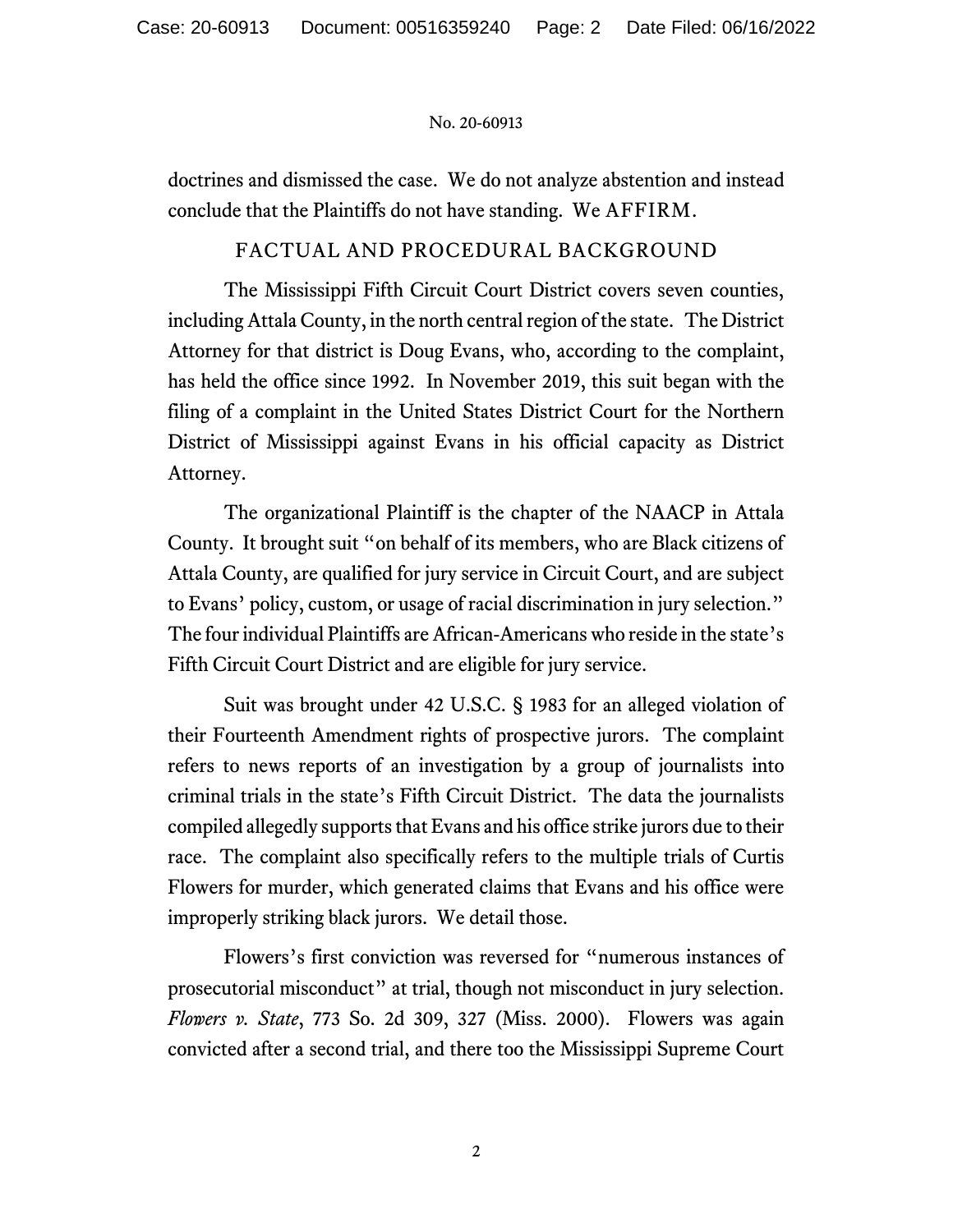reversed. *Flowers v. State*, 842 So. 2d 531, 564–65 (Miss. 2003). The court described instances of prosecutorial misconduct and admonished the state to give Flowers a fair trial instead of engaging "in tactics which mirror 'prosecution overkill.'" *Id.* at 564. The conviction that followed a third trial was reversed because of the prosecutor's actions in jury selection: the appeal "present[ed] [the court] with as strong a *prima facie* case of racial discrimination as [it had] ever seen in the context of a *Batson* challenge." *Flowers v. State*, 947 So. 2d 910, 935 (Miss. 2007) (referring to *Batson v. Kentucky*, 476 U.S. 79 (1986)). The fourth and fifth trials ended with mistrials. *See Flowers v. Mississippi*, 139 S. Ct. 2228, 2237 (2019). The sixth trial resulted in a conviction, but the United States Supreme Court reversed. *Id.* at 2251. The Court stated that in each of the first four trials, prosecutors "appeared to proceed as if *Batson* had never been decided. The State's relentless, determined effort to rid the jury of black individuals" in the first four trials, and the striking of five of six black jurors in the sixth trial, required reversal. *Id.* at 2246, 2251.

According to the Plaintiffs' brief, Evans then requested that the state circuit judge who had presided over the latest trial contact the Mississippi Attorney General to determine if she would agree to have her office accept the case. *See* MISS. CODE. ANN. § 7-5-53. Contact was made; the Attorney General took the case, and, after review, that office moved to dismiss all charges. The state circuit court granted the motion in September 2020.

Plaintiffs sought a declaratory judgment that Evans's practices violated the constitutional rights of prospective jurors such as themselves. They also sought an injunction preventing Evans from continuing in these alleged practices, and attorneys' fees under 42 U.S.C. § 1988. They did not seek damages.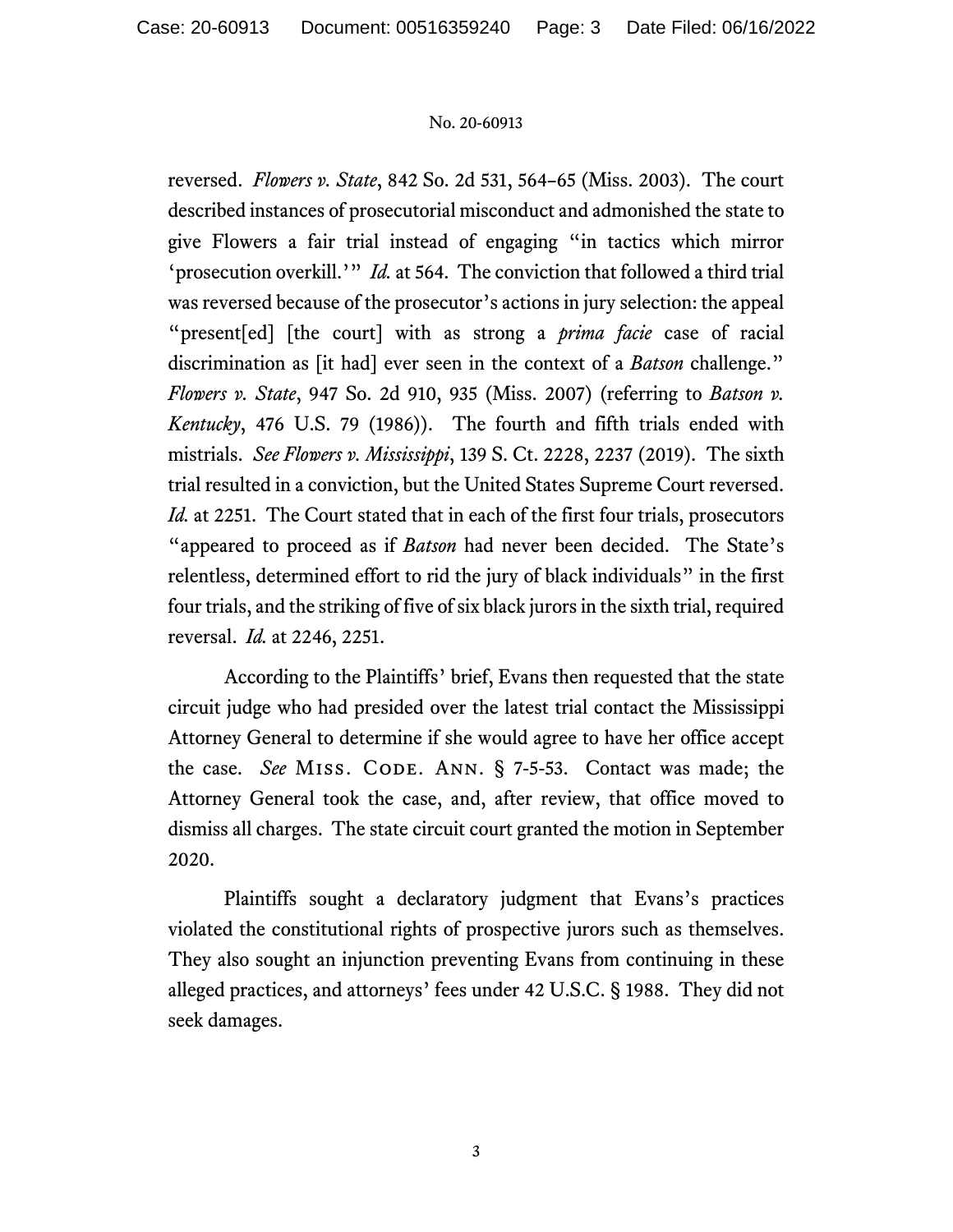Evans moved to dismiss on the basis that Plaintiffs lacked standing, that the claims were not ripe, and that the court should abstain. The district court did not discuss standing or ripeness, but it held that abstention was compelled by the Supreme Court's decision in *O'Shea v. Littleton*, 414 U.S. 488 (1974). It therefore dismissed the suit. The Plaintiffs timely appealed.

# DISCUSSION

The Plaintiffs' opening brief in this court understandably focused on the sole basis of the district court's ruling, which was that abstention was appropriate. Evans's responsive brief defended that ruling but also argued in the alternative that a lack of standing, which it also had urged in its motion to dismiss, was independently available as a basis to dismiss. In reply, the Plaintiffs presented significant argument as to why they had standing.

A district court's judgment can be affirmed on any basis, even one not reached by the court, that is supported by the record. *Lindsey v. Bio-Medical Applications of La., L.L.C.*, 9 F.4th 317, 327 (5th Cir. 2021). We will use that authority to consider the question of standing and, since it supports affirmance, will not reach the issue of abstention.<sup>[1](#page-3-0)</sup>

It is axiomatic that a plaintiff seeking redress in federal court must meet the initial "requirement imposed by Article III of the Constitution by alleging an actual case or controversy." *City of Los Angeles v. Lyons*, 461 U.S. 95, 101 (1983). One aspect of the case-or-controversy requirement is that a plaintiff must establish standing to sue. *Clapper v. Amnesty Int'l USA*, 568

<span id="page-3-0"></span><sup>&</sup>lt;sup>1</sup> Our reluctance to analyze abstention arises in part from the fact that our research does not reveal any Supreme Court or Fifth Circuit opinions in which abstention as analyzed in *Younger* or *Littleton* applied when the plaintiffs had not been parties to statecourt proceedings, nor could they be in the future. Past and prospective jurors are essential to the criminal proceedings, but they are not parties. The distinction may not make a difference, but no analysis is needed today.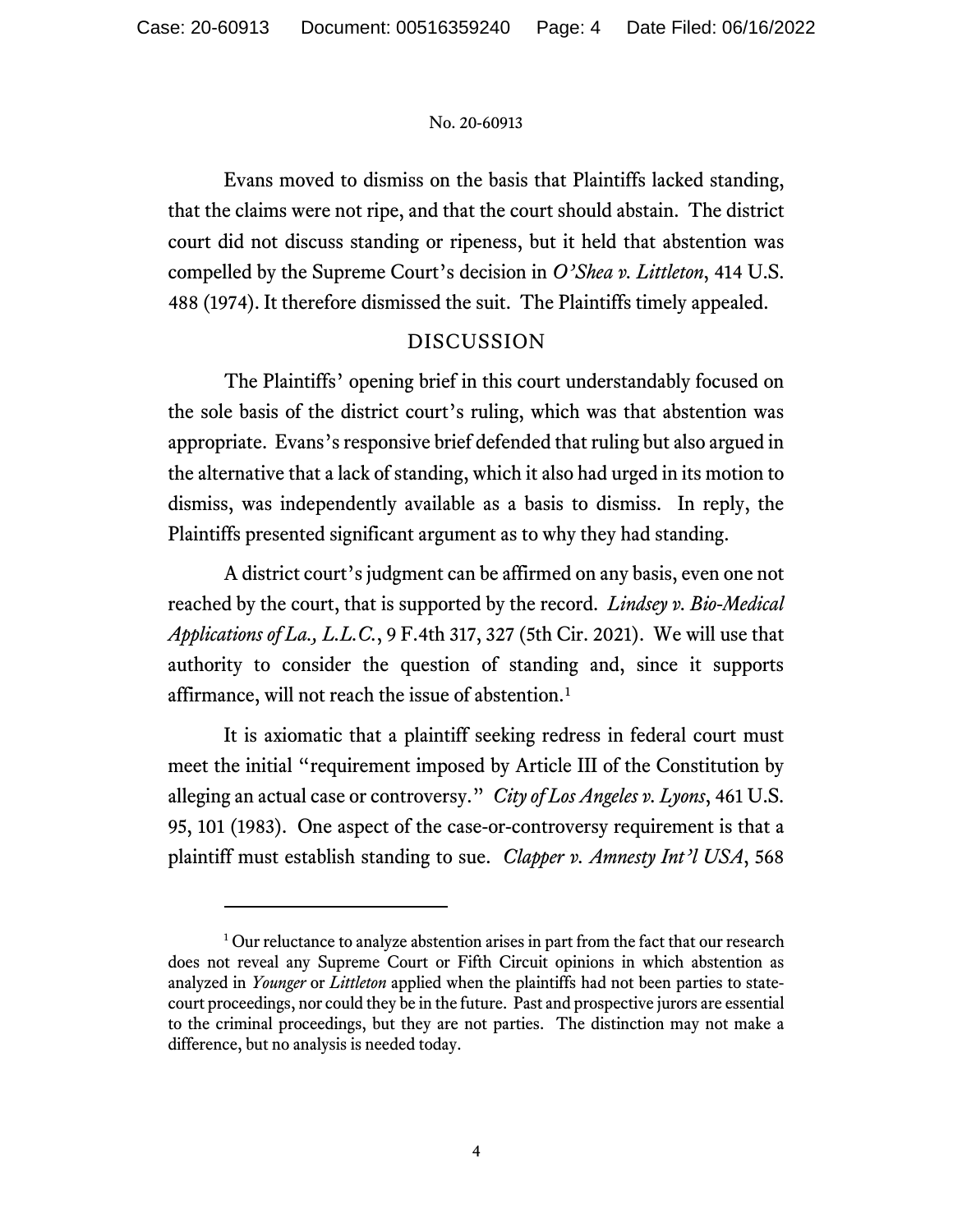U.S. 398, 408 (2013). To establish standing, each plaintiff must demonstrate an injury that is "concrete, particularized, and actual or imminent; fairly traceable to the challenged action; and redressable by a favorable ruling." *Monsanto Co. v. Geertson Seed Farms*, 561 U.S. 139, 149 (2010). In analyzing whether a plaintiff has met these requirements, federal courts are skeptical of "standing theories that require guesswork as to how independent decisionmakers will exercise their judgment." *Clapper*, 568 U.S. at 413.

The type of relief sought also bears on whether the plaintiff has standing. *See Lyons*, 461 U.S. at 103. To prevail on a claim for prospective equitable relief, a plaintiff must demonstrate continuing harm or a "real and immediate threat of repeated injury in the future." *Society of Separationists, Inc. v. Herman*, 959 F.2d 1283, 1285 (5th Cir. 1992). The threat of future harm must be "certainly impending"; mere "[a]llegations of possible future injury" do not suffice. *Clapper*, 568 U.S. at 409 (alteration in original; emphasis removed; quotation marks and citations omitted). Past wrongs are relevant to "whether there is a real and immediate threat of repeated injury," but alone they may be insufficient to establish standing for prospective relief. *Littleton*, 414 U.S. at 496. Somewhat different phrasing is also used in other judicial opinions, namely, that there "must be at least a 'substantial risk' that the injury will occur." *Crawford v. Hinds Cnty. Bd. of Supervisors*, 1 F.4th 371, 375 (5th Cir. 2021) (quoting *Susan B. Anthony List v. Driehaus*, 573 U.S. 149, 158 (2014)). We see no necessary difference between the concepts of a substantial risk and a real and immediate threat, though immediacy does imply a short timeframe.

The Plaintiffs allege that their injury is the imminent threat that Evans will deny them an opportunity for jury service by excluding them because of their race. The Fourteenth Amendment protects the right of a citizen not to be excluded from a petit jury because of his or her race. *See Powers v. Ohio*, 499 U.S. 400, 409 (1991). A juror who alleges being struck from a jury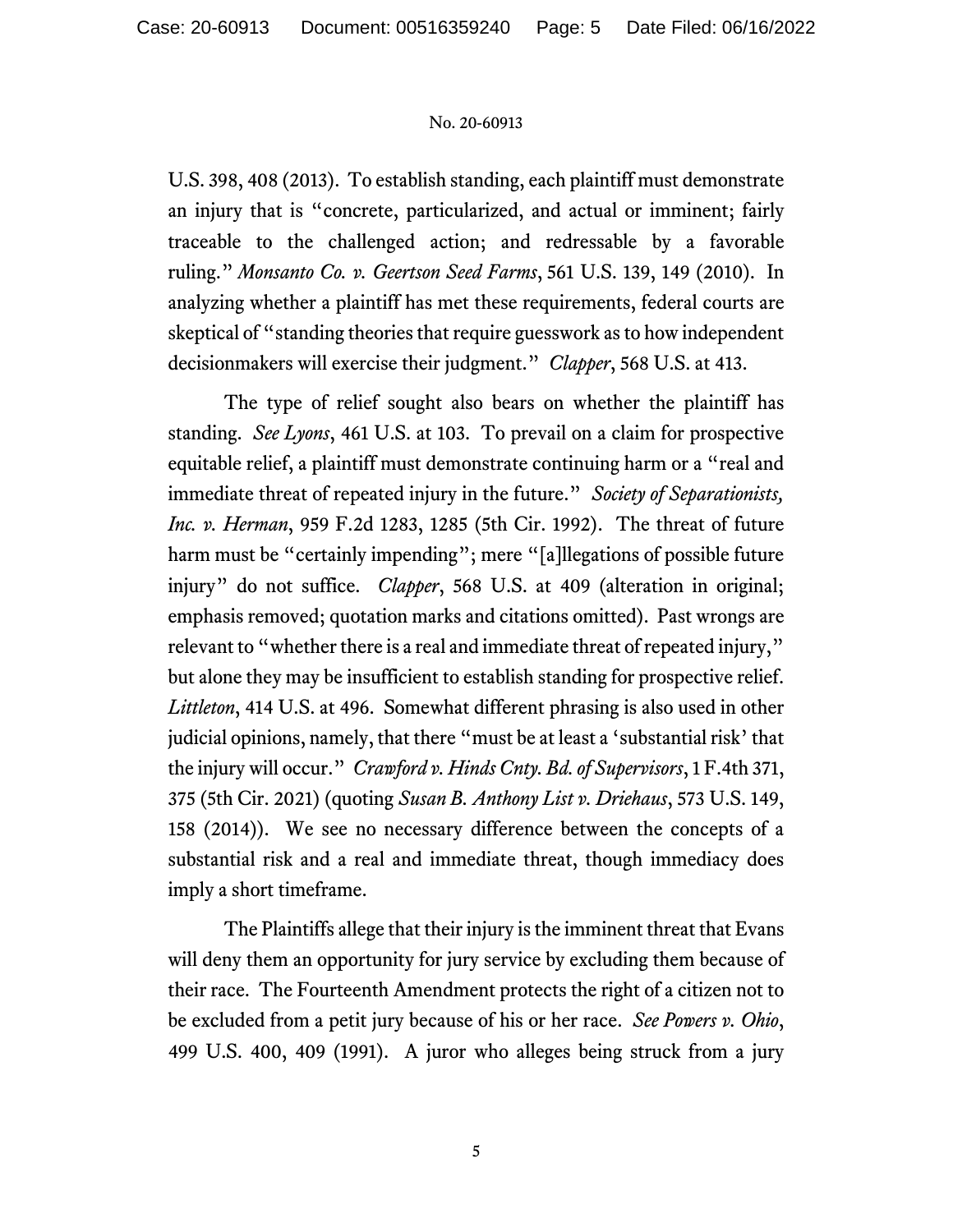because of race has alleged a cognizable injury for purposes of Article III standing. *See id.* at 411.The Supreme Court, though, has recognized the practical difficulties and "daunting" barriers facing an excluded juror seeking forward-looking relief against a prosecutor. *Id.* at 414. Unlike juror challenges to discriminatory practices by jury clerks and commissioners who tainted entire jury rolls with racial bias, the Court noted that it would be more difficult "for an individual juror to show a likelihood that discrimination against him at the *voir dire* stage will recur." *Id.* at 415.

The difficulty for the Plaintiffs is showing a likelihood or imminence of the alleged future injury. Injury would require that a Plaintiff one day is called for jury service in a case assigned to Evans's office; the prosecutor seeks to remove the person from the jury due to race; an independent decision-maker — namely a trial judge who reviews a *Batson* challenge then fails to block the use of the discriminatory strike. *See Clapper*, 568 U.S. at 412–13. Yes, those events have happened to others, but we find that the Plaintiffs have not demonstrated a "real and immediate threat" or a "substantial risk" that all those events will occur to one of them. *See Society of Separationists,* 959 F.2d at 1285; *Crawford*, 1 F.4th at 371. We explain.

Save one, none of the Plaintiffs have ever been struck from a jury by Evans. Indeed, they have not even been called to jury service. Only Sharon Young (formerly Sharon Golden) was part of a venire in Evan's district. She had stated during *voir dire* that she could not vote for the death penalty in one of the Curtis Flowers trials, and the state Supreme Court upheld striking her from the jury. *See Flowers*, 947 So. 2d at 919–21. It is proper for a prosecutor in a capital case to strike a member of the venire for cause if the prospective juror indicates a refusal to consider the death penalty. *Uttecht v. Brown*, 551 U.S. 1, 8–9 (2007) (applying *Witherspoon v. Illinois*, 391 U.S. 510 (1968)). At least on its face, then, the strike of the one Plaintiff who has previously been called for jury duty was not unconstitutional.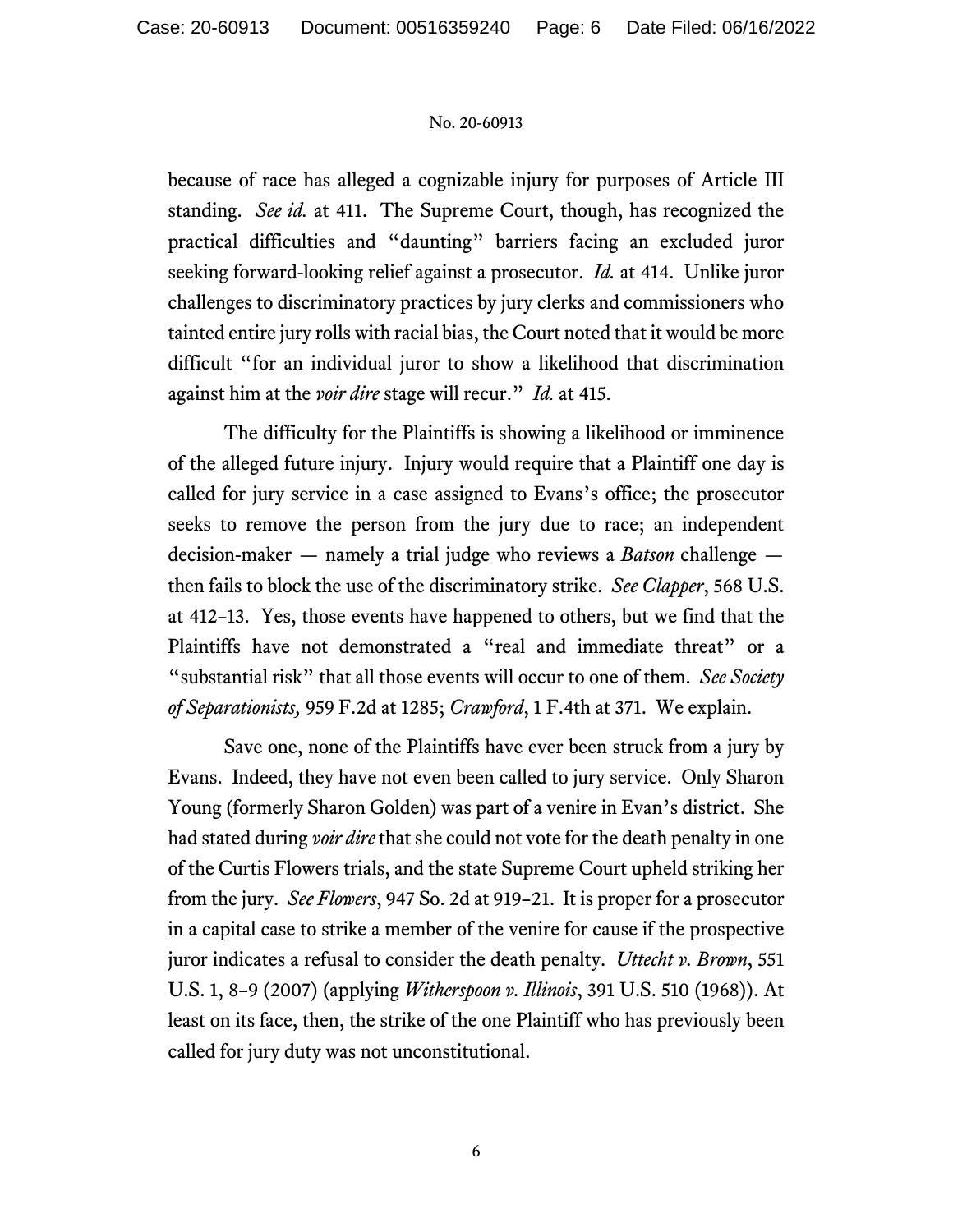The Plaintiffs analogize their injuries to those of a group of contractors who sued a city that had adopted a contract set-aside program for minority-owned businesses. *See Northeast Fla. Chap. of the Associated Gen. Contractors of Am. v. City of Jacksonville*, 508 U.S. 656, 659 (1993). The Supreme Court disagreed with the Eleventh Circuit's decision that the contractors lacked standing, instead concluding that the contractors "need only demonstrate that it is able and ready to bid on contracts and that a discriminatory policy prevents it from doing so on an equal basis." *Id.* at 666. The Court noted that the "injury in fact" in an equal protection case of this variety "is the inability to compete on an equal footing in the bidding process, not the loss of a contract." *Id*. The current Plaintiffs are unlike the contractors inasmuch as these Plaintiffs have no right to initiate their participation in the competition for the desired benefit. If called, though, they have a "right not to be excluded from [a jury] on account of race." *Powers*, 499 U.S. at 409. The Plaintiffs' need to show imminence of injury remains.

The Plaintiffs also compare their claim to those in certain cases in which plaintiffs were permitted to pursue claims of jury discrimination. The three cited cases alleged discrimination by officials charged with administering a state's petit or grand jury *rolls* at a point well before any court proceedings took place, thus affecting the selection of the entire citizenry for jury or grand jury duty. *See Carter v. Jury Comm'n of Greene Cnty.*, 396 U.S. 320, 322 (1970); *Turner v. Fouche*, 396 U.S. 346, 360 (1970); *Ciudadanos Unidos de San Juan v. Hidalgo Cnty. Grand Jury Comm'rs*, 622 F.2d 807, 811– 12 (5th Cir. 1980). The distinction between being kept off a jury roll and being struck improperly at trial matters in deciding whether a plaintiff has demonstrated a likelihood of injury. If certain categories of individuals are made ineligible from being jurors even before a trial begins, then nothing more needs to be demonstrated to show they will not be selected as jurors.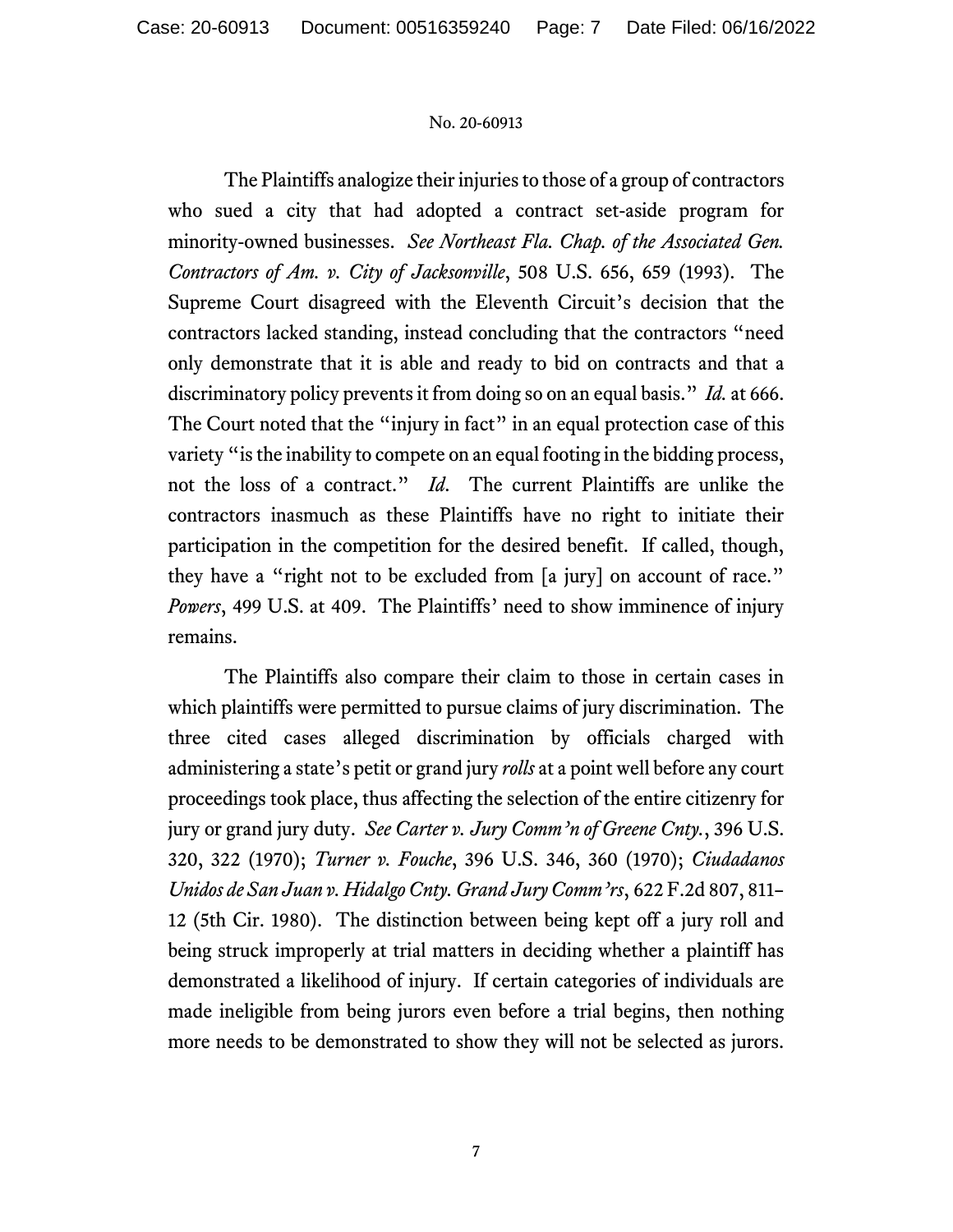Quite different is the needed demonstration of injury for a Plaintiff who could in fact be called for jury service; we have already outlined the combination of events that must occur before there would be an injury.

Similarly, a panel of the Eleventh Circuit held that discrimination by officials controlling a locality's entire jury roll is readily distinguishable from the behavior of a single state official exercising a handful of peremptory strikes during a trial. *See Hall v. Valeska*, 509 F. App'x 834, 836 (11th Cir. 2012). It is true that the Eleventh Circuit relied on the analysis of abstention in *Littleton* to support its ruling. *Id.* (discussing *Littleton*, 414 U.S. 488). Nonetheless, the same logic applies to our focus on standing.

We contrast the case before us with our recent decision in *Crawford*, 1 F.4th 371. There, the disabled plaintiff Crawford had twice been called for jury service at the county courthouse; he had faced serious "architectural barriers" while attempting to serve. *Id.* at 374. He sued the county for injunctive relief, arguing that the courthouse violated the Americans with Disabilities Act. *Id.* The district court, though, held he lacked standing. *Id.*  On appeal, we framed the key issue as "whether the possibility that Crawford will be called for and excluded from jury service in the future is too speculative to support standing for injunctive relief." *Id.* at 374–75. In concluding that he had standing, this court reasoned that (1) Crawford had already been called for jury duty twice before, a fact that the court repeatedly emphasized; (2) the county was relatively small so he might be called again; and (3) the "architectural barriers" amounted to a "systemic exclusion" rather than an "episodic" threat because they would manifest *every* time he was considered for jury duty. *See id.* at 376.

In summary, Crawford had already been called twice for jury duty, and if called again, the physical barrier  $-$  the courthouse  $-$  that impeded his ability to serve as a juror was literally set in concrete. The inevitability of that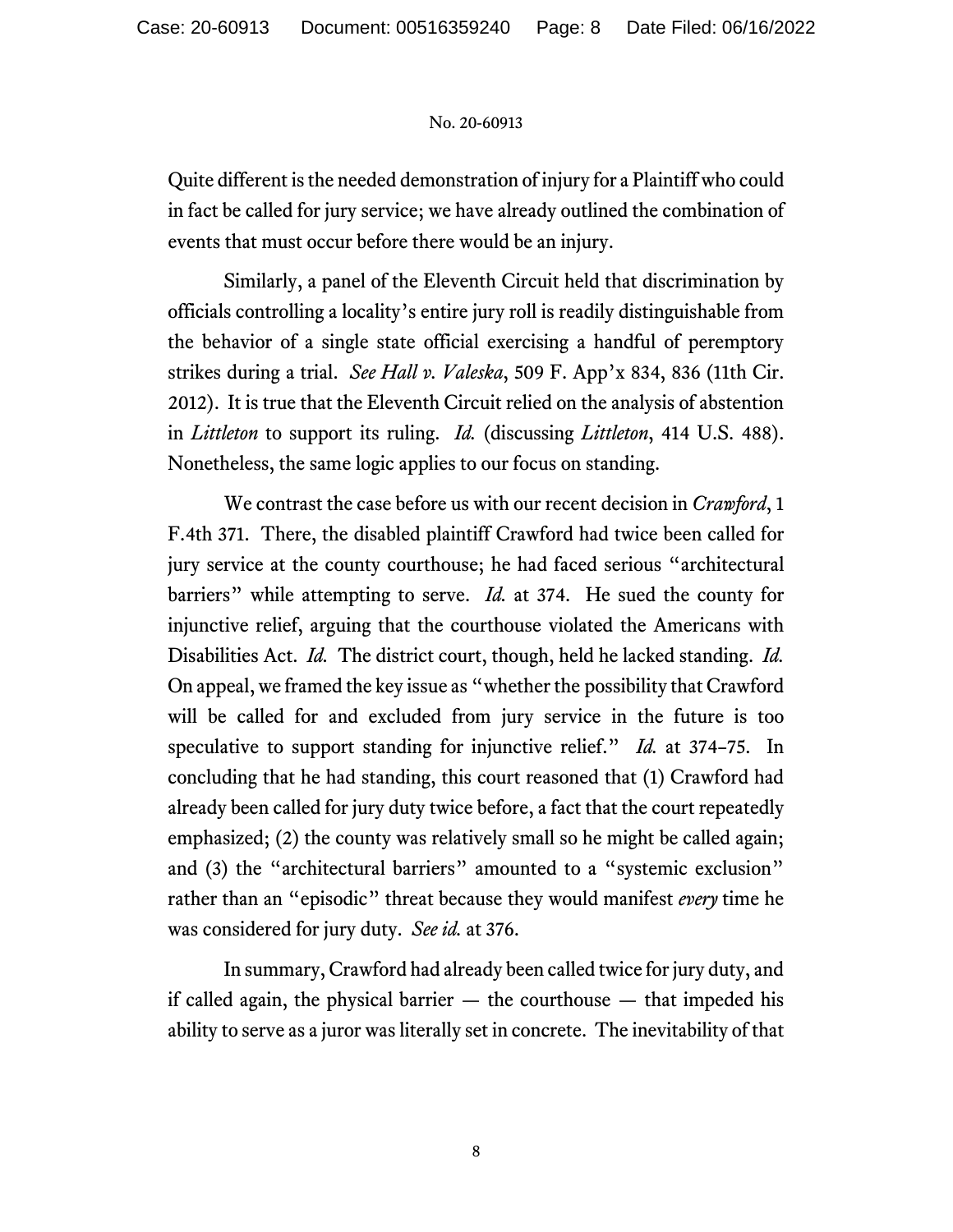barrier is akin to being left off the jury rolls completely. The likelihood of difficulties for the Plaintiffs in the current case are much less imminent. We start with the infrequency of any Plaintiff being called for jury duty. Then, if called, the Defendant Evans and his office would need to be unchastened by the reversals by the United States Supreme Court as well as by the Mississippi courts. Then, if a discriminatory strike were nonetheless made against one of these Plaintiffs, the presiding state trial judge would need to uphold it. We simply do not see a sufficient threat of a constitutional injury.

We separately consider standing for the Attala County NAACP. The association can assert its members rights only if (1) its members could sue individually; (2) the interests in the suit are "germane to the organization's purpose"; and (3) the claim and relief sought do not require the "participation of individual members in the lawsuit." *Texas Ass'n of Mfrs. v. U.S. Consumer Prod. Safety Comm'n*, 989 F.3d 368, 377 (5th Cir. 2021) (quotation marks and citations omitted). As we have already analyzed as to the four individual Plaintiffs, eligibility for jury service is not enough. The members of the county chapter cannot demonstrate an imminent threat that they will be struck unconstitutionally from a petit jury by Evans.

Our decision is unrelated to the plausibility of the allegations about jury selection in the state circuit court district. The claims' gravity is supported not only by the journalists' investigation referenced in the record but also by court decisions that the district attorney committed *Batson*  violations in trials of Curtis Flowers. We hold only that these Plaintiffs have not alleged a certainly impending threat or a substantial risk to their rights that would satisfy the requirements of Article III.

# AFFIRMED.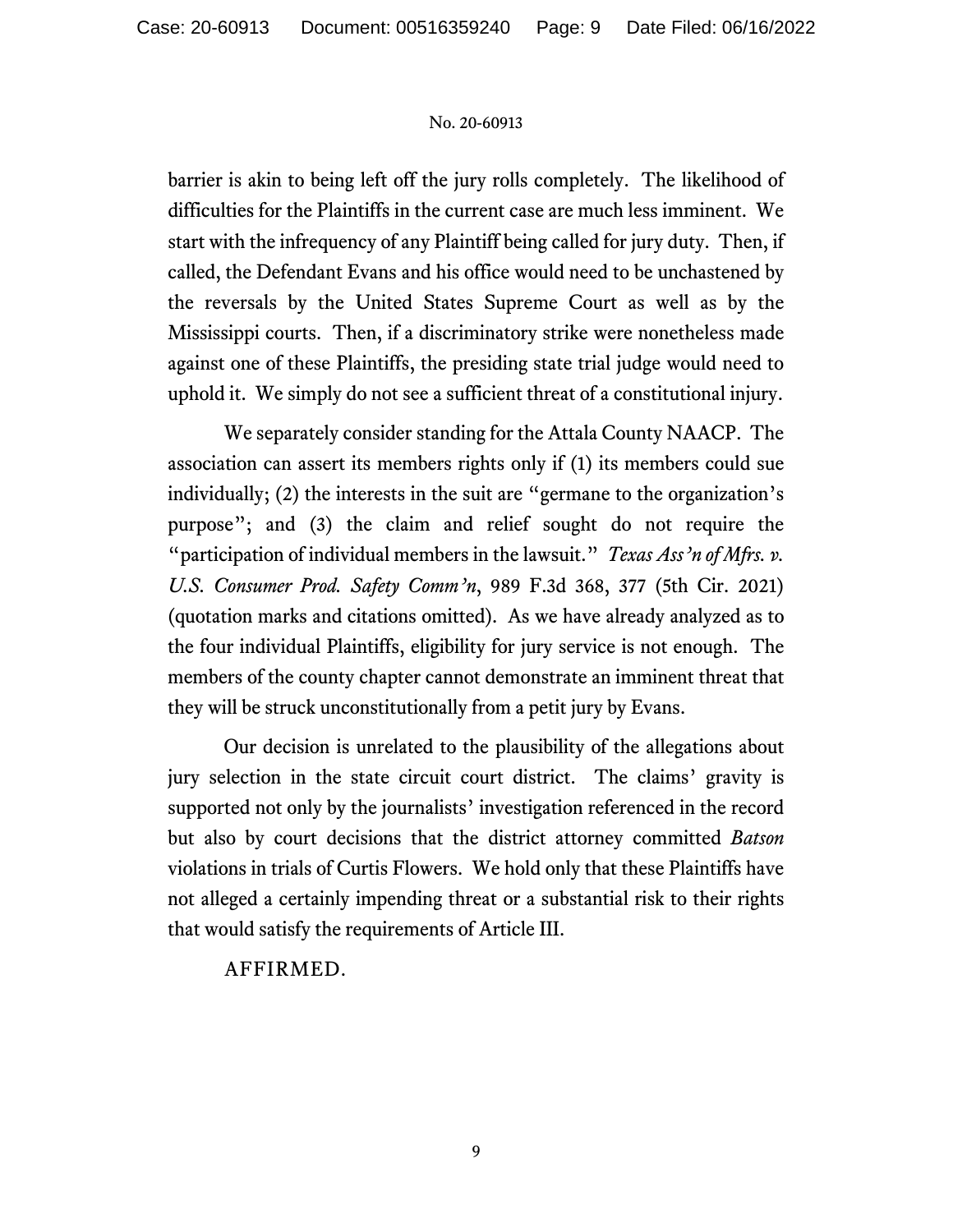Gregg Costa, *Circuit Judge*, dissenting:

The percentage of citizens who show up for jury duty is staggeringly low. *See* Andrew Tilghman, *Is There Justice if Most Who Show Up for Jury Duty Are White, Affluent?*, HOUS. CHRON., Mar. 6, 2005 (revealing that only 17% of Houston-area jurors appear for service and noting that the ten zip codes with the lowest turnout—all below 10%—are predominately Black or Hispanic). The citizens bringing this lawsuit are a refreshing departure from those statistics—they are eager to do their civic duty. Yet today's opinion holds that federal courts cannot hear their challenge to the discrimination that prevents them from participating equally in our justice system. It does so because plaintiffs only have standing to sue for a future injury if they show that harm is imminent. Imminence, however, is a question of probability. *Lujan v. Defs.of Wildlife*, 504 U.S. 555, 564 n.2 (1992) (describing imminence as an "elastic concept" that requires speculation); WRIGHT & MILLER, FEDERAL PRACTICE & PROCEDURE § 3531.4 (collecting cases of standing based on "probable" and "possible" injury). And these Americans seeking to perform their civic duty are just as likely—and actually more likely—to be called for jury duty in the near future than plaintiffs in other cases we have allowed prospective jurors to pursue. Our precedent thus dictates that they have standing to challenge District Attorney Evans's longstanding discrimination against Black prospective jurors.

First, consider a case from just last year holding that a plaintiff showed the necessary likelihood of being called for jury duty. We affirmed a disabled potential juror's standing to challenge the inaccessibility of his local courthouse. *See Crawford v. Hinds Cnty. Bd. of Supervisors*, 1 F.4th 371, 373– 77 (5th Cir. 2021). Standing turned on whether the juror established a "substantial risk of being called for jury duty" and being dismissed because the courthouse could not accommodate his wheelchair. *Id*. at 376. We found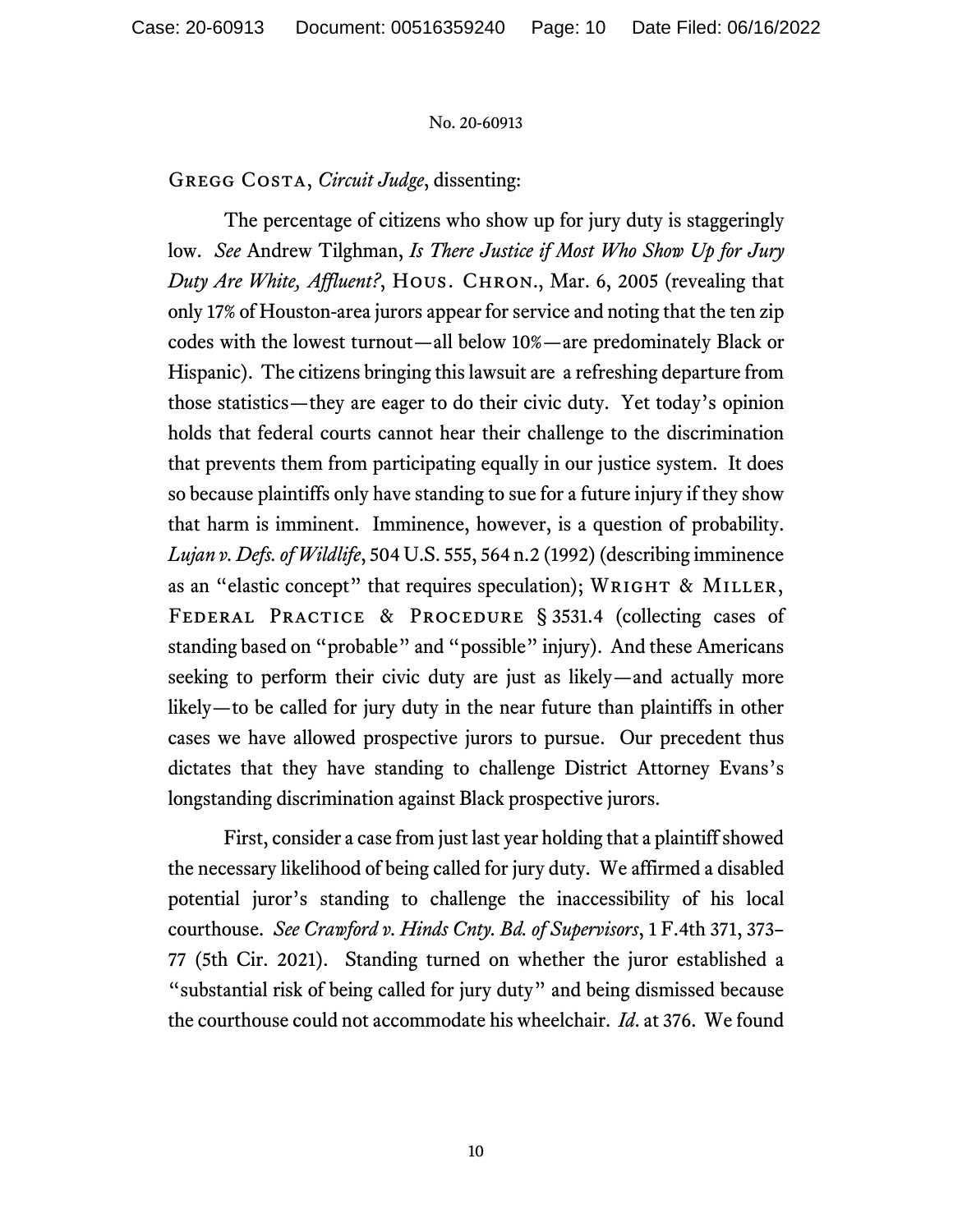that sufficient probability because of the small size of the county and because the plaintiff had been summoned twice before. *Id*. at 366.

Both considerations—size of the jury pool and history of being called—make it more likely that the present Plaintiffs will be summoned than the *Crawford* plaintiff. The *Crawford* jury pool was Hinds County, which we described as "not extremely populous."[1](#page-10-0) 1 F.4th at 376. In fact, Hinds is Mississippi's largest county, with a population exceeding 220,000. If a county of that size is "not extremely populous," then Attala County, which has a population one tenth of Hinds's, is practically a ghost town. And unlike in *Crawford*, we do not have to guess about the probability of the Plaintiffs being called for jury duty. The complaint provides details, absent from our prior cases, about that likelihood. Attala County is home to approximately 9,660 eligible jurors, 1,650 of whom are summoned annually. That is a roughly 1-in-6 chance of being called in any given year. And the fact that the named Plaintiffs have not been called recently increases those odds. Mississippians cannot serve on a jury if they have done so in the past two years. MISS. CODE ANN. § 13-5-1. By any statistical measure, then, an Attala County plaintiff in this case is more likely to be called for jury service in the near future than was Crawford.

Citizens of Attala County are also more likely to be summoned for jury service than the plaintiffs in decades of precedents allowing prospective jurors to challenge discriminatory jury practices. Attala County is much smaller than Travis County, home to Austin and the plaintiff who

<span id="page-10-0"></span><sup>&</sup>lt;sup>1</sup> Though our precedent assumes that jurors in small counties are necessarily more likely to be called than those in larger counties, I am not convinced. Larger counties have more trials. So the more relevant metric is the number of people summoned each year as a percentage of the county's eligible jurors. This case is exceptional in providing that data. But if we consider only the size of the county—as our precedents seem to do—the Plaintiffs' case for standing is a slam dunk.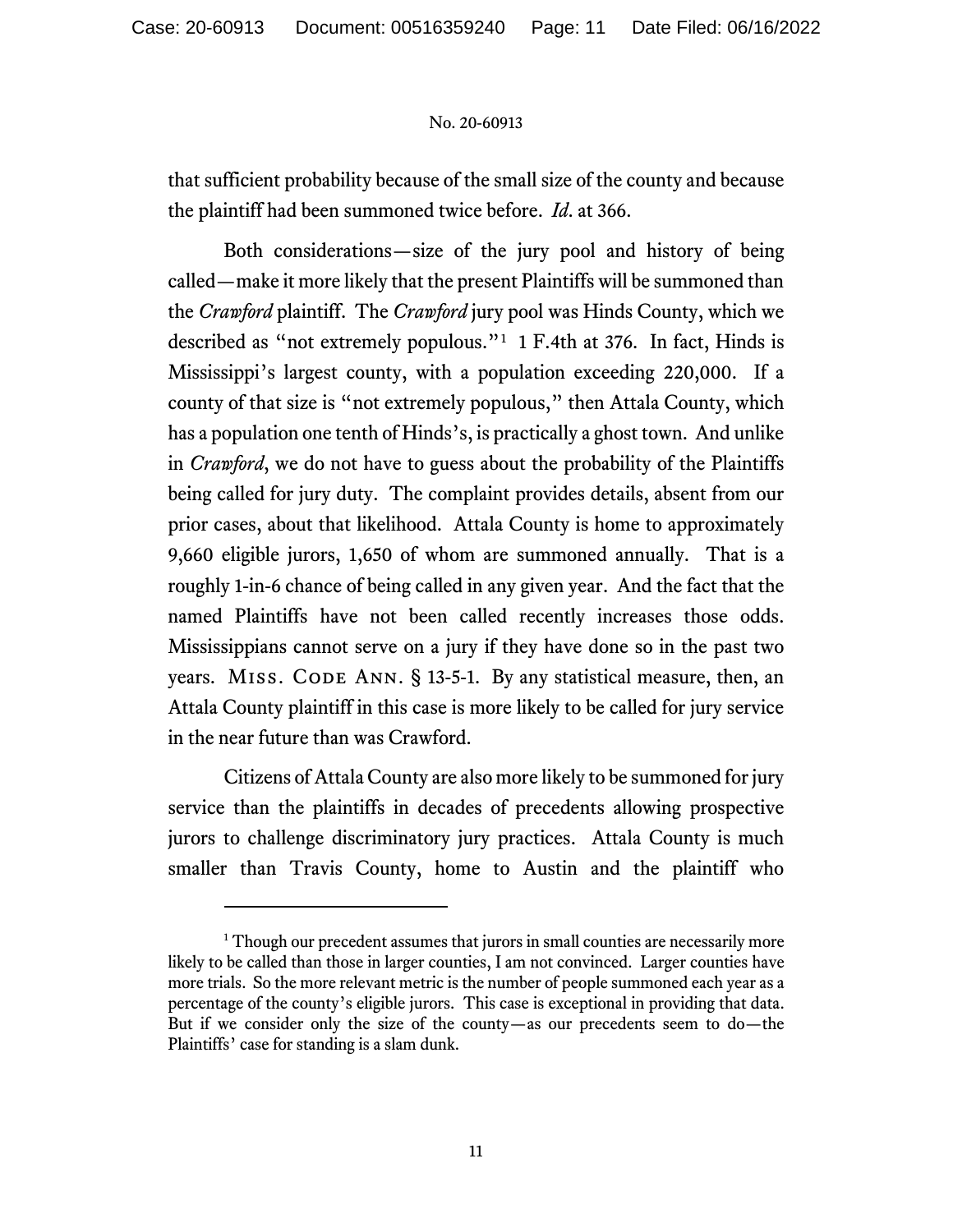successfully challenged Texas's ban on atheists serving on juries. *See O'Hair v. White*, 675 F.2d 680, 684, 691 (5th Cir. 1982) (en banc). And petit jury service is much more common than grand jury service, yet both our court and the Supreme Court have allowed plaintiffs to challenge discrimination in the selection of grand jurors. *Turner v. Fouche*, 396 U.S. 346, 349–50, 360 (1970) (reaching the merits of Black citizens' claim that Georgia's system for selecting grand jurors discriminated on the basis of race); *Ciudadanos Unidos De San Juan v. Hidalgo Cnty. Grand Jury Com'rs*, 622 F.2d 807, 817–18, 821 (5th Cir. 1980)(allowing young, Mexican American, and impoverished jurors to contest their systemic exclusion from grand juries in two Rio Grande Valley counties); *see also Carter v. Jury Comm'n of Greene Cnty.*, 396 U.S. 320, 321–22, 339–40 (1970) (permitting Black citizens to challenge their discriminatory exclusion from both grand and petit juries).<sup>[2](#page-11-0)</sup>

Probability and precedent thus show that there is a substantial risk that these Plaintiffs will be called for jury duty.

Mountainous evidence also shows that Plaintiffs, once summoned, face a "systemic" threat of being excluded from jury service because of their race. *See Crawford*, 1 F.4th at 376 ("[A] plaintiff with a substantial risk of being called for jury duty has standing to seek an injunction against a systemic exclusionary practice."). District Attorney Evans's discriminatory juryselection practices are notorious. The Supreme Court recently considered Evans's conduct in his repeated prosecutions of Curtis Flowers, a Black man accused of murdering four people in a Winona, Mississippi furniture store.

<span id="page-11-0"></span><sup>&</sup>lt;sup>2</sup> Only once before have we denied a prospective petit or grand juror standing. In that case, injury depended not only on the plaintiff being called for jury duty, but also being selected as part of the venire before a specific judge in an urban county with many judges. *Soc'y of Separationists, Inc. v. Herman*, 959 F.2d 1283, 1285 (5th Cir. 1992) (en banc). That additional requirement, which is not present here, made future injury too speculative to support standing. *Id.* at 1285–86.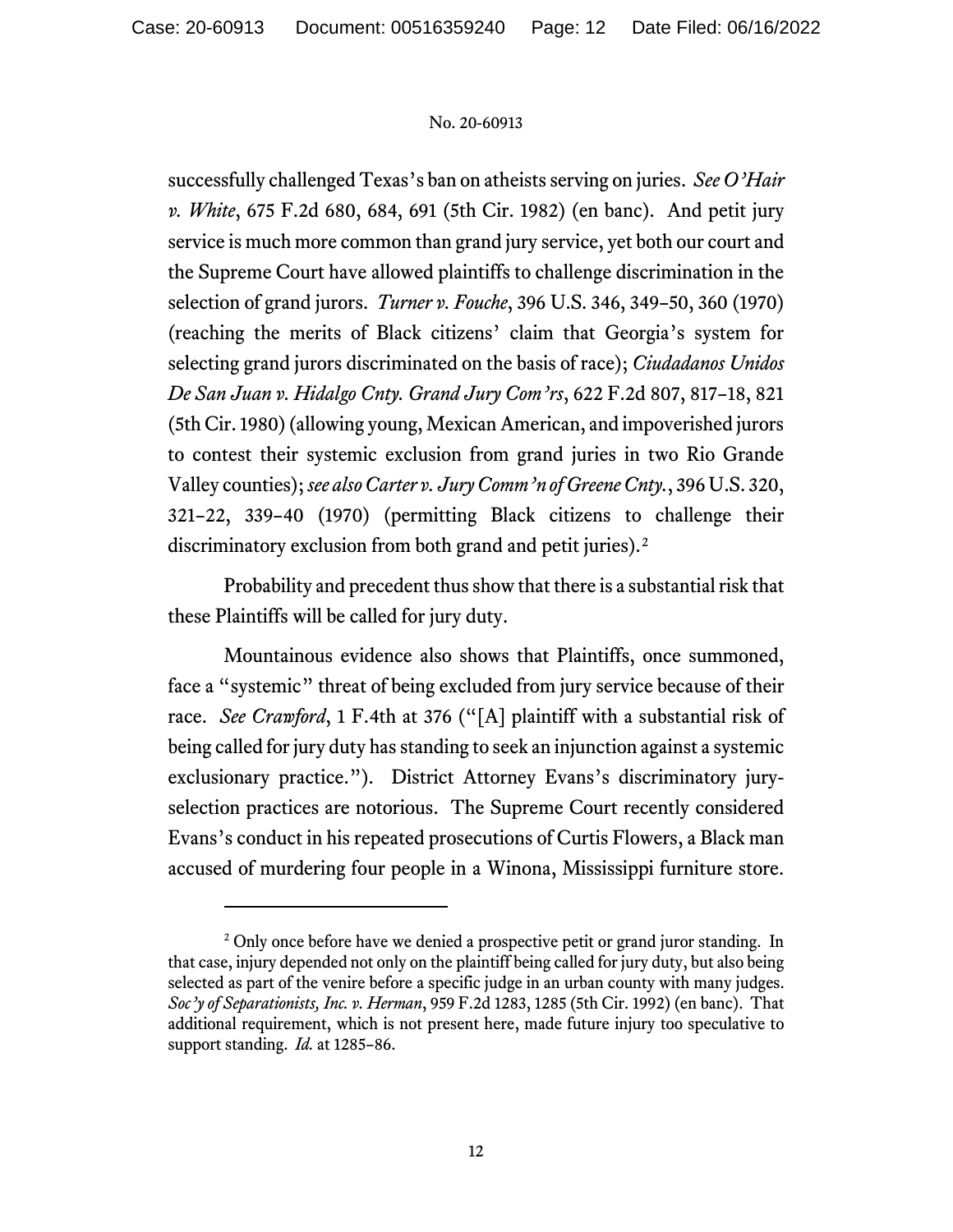*Flowers v. Mississippi*, 139 S. Ct. 2228, 2236–38 (2019). Evans prosecuted Flowers for the murders six times, and each time, a court overturned Flowers's conviction due to Evans's discrimination and other misconduct. *Id.* In reversing Flowers's sixth conviction, the Supreme Court chastised Evans for his "pattern of striking Black prospective jurors." *Id*. at 2251. In fact, Evans struck 41 of 42 Black prospective jurors across Flowers's six trials. *Id*. at 2251. "The numbers speak loudly." *Id*. at 2245. So loudly that we do not have to speculate about whether Evans will continue to try to seat only white jurors—his history speaks for itself. *See id.* at 2246.

Plaintiffs' complaint nonetheless adds to the high court's indictment of Evans's conduct. Statistical analysis from over two hundred prosecutions between 1992 and 2017 reveals that Evans's office struck Black jurors at 4.4 times the rate it struck white jurors.<sup>[3](#page-12-0)</sup> A regression analysis of a subset of those trials, which isolates race among more than sixty variables, is even more damning: "a Black juror faced odds of being struck that were 6.67 times those faced by similarly situated white jurors." *Contrast Soc'y of Separationists*, 959 F.2d at 1286 (concluding that juror did not establish a likelihood of being discriminated against because the allegedly improper conduct was a one-off incident and not the product of "any state or local rule or statute, or even some personal policy"). The majority speculates that *Flowers* might chasten Evans into changing his ways. Maj. Op. 9. But, as Plaintiffs allege, Evans's own words dispel this optimism. Rather than accepting responsibility for his past discrimination, Evans called *Flowers* a "ridiculous ruling." Amanda Sexton Ferguson, *Flowers Case Sent Back to Circuit Court*, Winona Times

<span id="page-12-0"></span><sup>3</sup> Evans's office tried 418 criminal cases in this time period. The analysis considered all 225 trials for which juror race data was available.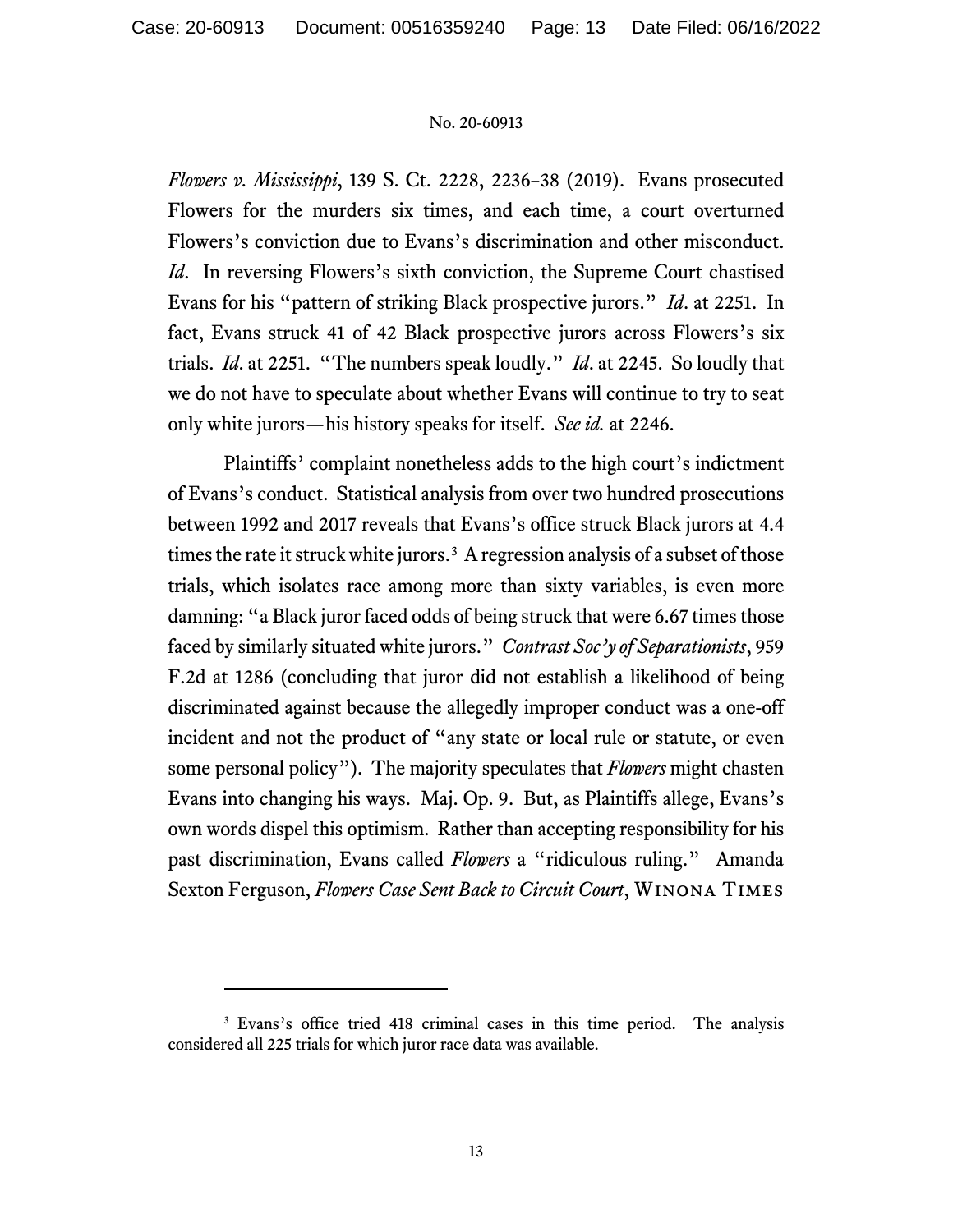(Sept. 5. 2019). Plaintiffs have shown that they face an ongoing threat of being excluded from the jury for no reason other than the color of their skin.

Once again, the grand jury cases support these Plaintiffs' standing. The majority seems to view those cases as challenges to laws that categorically excluded certain groups of citizens from the grand jury rolls. Maj. Op. 7-8. But those cases, like this one, stemmed from officials' repeatedly exercising their discretion in a discriminatory manner. *See Ciudadanos Unidos*, 622 F.2d at 811 (noting that the jury rolls excluded minorities because selection was "left entirely to the discretion of the jury commissioners"); *Turner*, 396 U.S. at 351 (describing jury commissioners' freedom to exclude anyone they felt would not be good jurors from the rolls). At any moment, the commissioners could have changed their minds and started adding to the grand jury rolls citizens from the previously excluded groups.[4](#page-13-0) But given the pattern of discrimination, that possibility did not destroy standing. It should not matter whether discrimination occurs before or after a juror arrives at the courthouse: Plaintiffs who have shown that officials predictably use their discretion to discriminate have standing to challenge that discriminatory practice.<sup>[5](#page-13-1)</sup> To hold otherwise is especially problematic because of the history of cloaking discrimination in the "discretion" of local officials. *See* MICHAEL J. KLARMAN, FROM JIM Crow to Civil Rights: The Supreme Court and the

<span id="page-13-0"></span><sup>4</sup> In fact, by the time *Turner* reached the Supreme Court, eleven Black jurors had been included on the grand jury list in Taliaferro County, Georgia. *Turner*, 396 U.S. at 351.

<span id="page-13-1"></span><sup>5</sup> The majority cites *Hall v. Valeska*, 509 F. App'x 834, 836 (11th Cir. 2012) (per curiam), as support for distinguishing between discrimination that occurs before trial and discrimination that occurs during trial. That case involved a similar allegation that a District Attorney pervasively struck Black jurors because of their race. *Id*. at 935. It is telling, however, that neither the district court nor the appellate court ruled that the *Hall*  challengers failed to clear the jurisdictional hurdle of standing. *See id. ; Hall v. Valeska*, 849 F. Supp. 2d 1332, 1336 n.3 (M.D. Ala. 2012).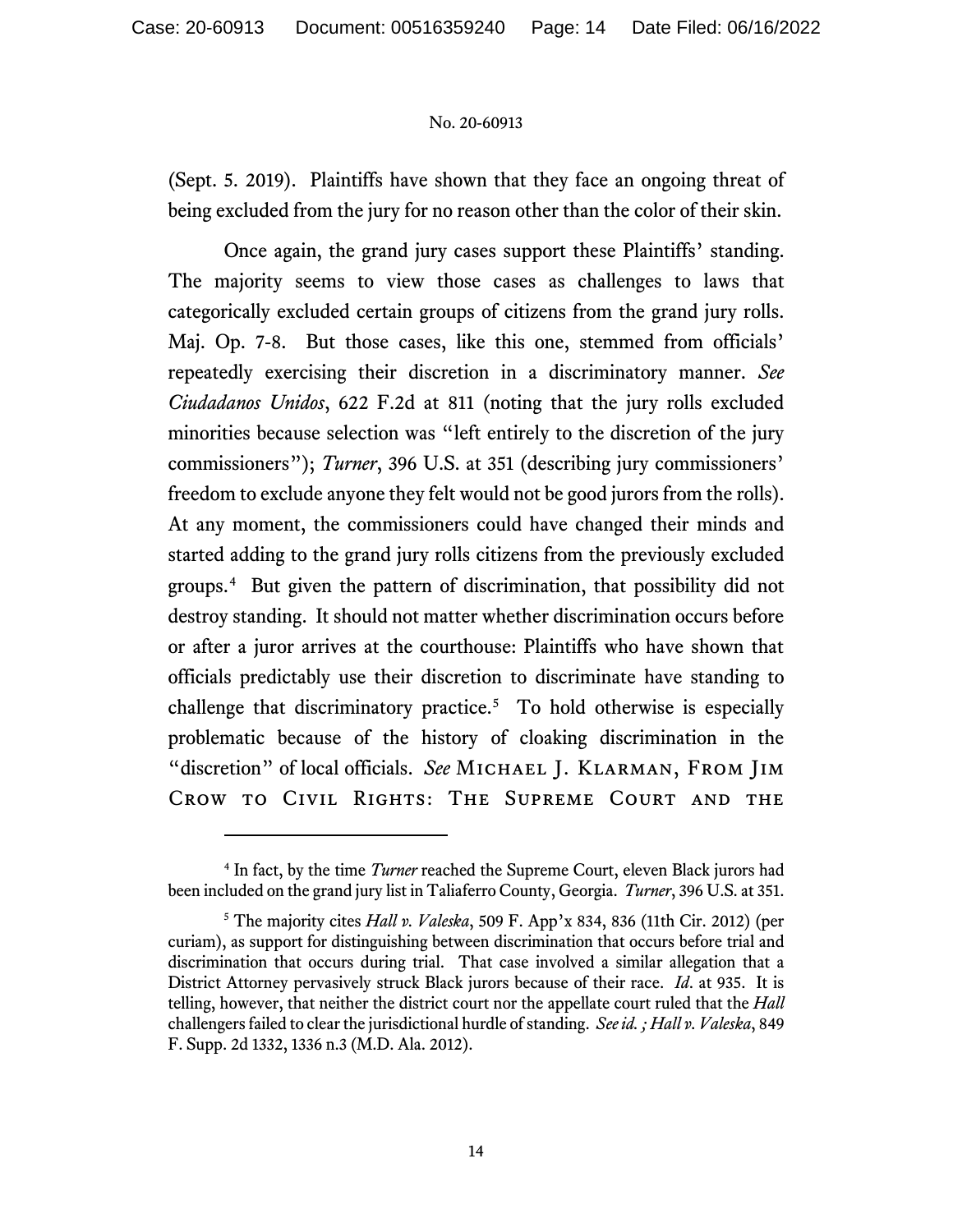Struggle for Racial Equality 34–36, 85–86 (2004) (recounting how voting laws granting registrars wide discretion to determine eligibility were a cornerstone of disenfranchisement during Jim Crow); *see also, e.g.*, *Lassiter v. Northampton Cnty. Bd. of Elecs*., 360 U.S. 45, 53 (1959) (holding that Alabama's literacy test, which vested "great discretion" in local registrars, was facially unconstitutional because it was "merely a device to make racial discrimination easy").

The Plaintiffs provided ample evidence of their substantial risk of being summoned and subjected to Evans's discriminatory jury selection practices. It is hard to imagine what more they could have offered to prove an impending injury. If standing is lacking here despite more data on the likelihood of being summoned and then discriminated against than in past cases allowing prospective jurors' standing, then I fear citizens will not be able to file lawsuits challenging racial or other barriers to jury service. Abandoning this type of civil rights suit that historically has allowed excluded jurors to participate in our justice system impairs the jury right itself.

Jurors are the voice of We The People in the otherwise-insulated judiciary. And in a large country where many citizens feel detached from their leaders in the political branches—members of the House of Representatives today represent about 750,000 people—jury service increasingly is citizens' greatest bond with our democracy. *See Flowers*, 139 S. Ct. at 2238 ("Other than voting, serving on a jury is the most substantial opportunity that most citizens have to participate in the democratic process."). Jury service also inculcates other civic virtues, like voting, volunteering, and discussing public issues with neighbors. JOHN GASTIL et al., The Jury and Democracy: How Jury Deliberation Promotes Civic Engagement and Political Participation 10, 34–39, 106–128 (2010). Without standing to bring this lawsuit, Plaintiffs are left with little hope that they will have a fair chance at the "honor and